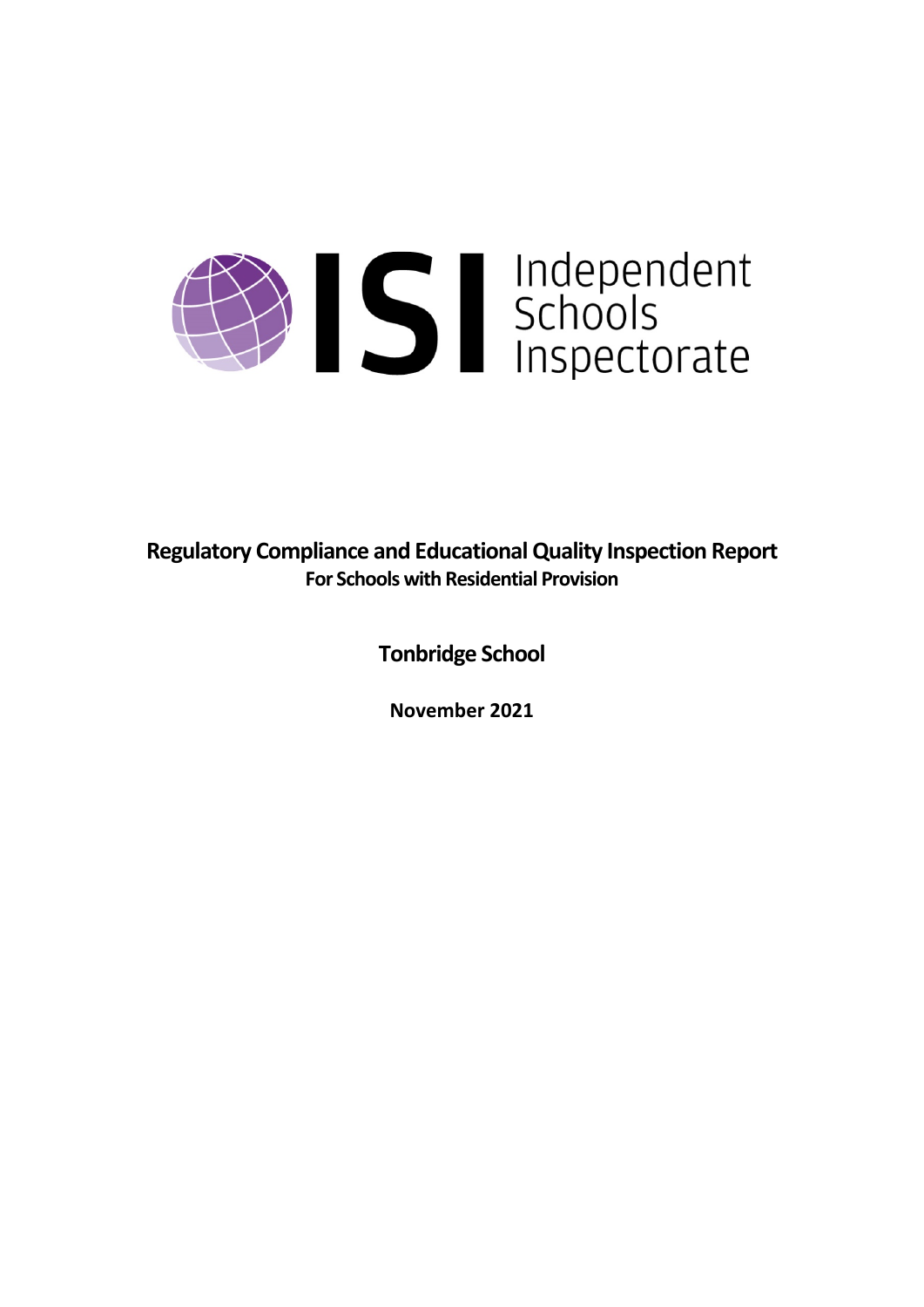# **Contents**

| <b>School's Details</b> |                                                                      |    |
|-------------------------|----------------------------------------------------------------------|----|
| 1.                      | <b>Background Information</b>                                        | 4  |
|                         | <b>About the school</b>                                              | 4  |
|                         | What the school seeks to do                                          | 4  |
|                         | <b>About the pupils</b>                                              | 4  |
|                         | <b>About the inspection</b>                                          | 4  |
| 2.                      | <b>Regulatory Compliance Inspection</b>                              | 6  |
|                         | Preface                                                              | 6  |
|                         | <b>Key findings</b>                                                  | 7  |
|                         | PART 1 - Quality of education provided                               | 7  |
|                         | PART 2 - Spiritual, moral, social and cultural development of pupils | 7  |
|                         | PART 3 – Welfare, health and safety of pupils                        | 7  |
|                         | PART 4 – Suitability of staff, supply staff, and proprietors         | 8  |
|                         | PART 5 - Premises of and accommodation at schools                    | 8  |
|                         | <b>PART 6 - Provision of information</b>                             | 8  |
|                         | PART 7 - Manner in which complaints are handled                      | 8  |
|                         | PART 8 - Quality of leadership in and management of schools          | 8  |
|                         | Additional information on particular areas of focus                  | 9  |
| 3.                      | <b>Educational Quality Inspection</b>                                | 11 |
|                         | Preface                                                              | 11 |
|                         | <b>Key findings</b>                                                  | 11 |
|                         | Recommendation                                                       | 11 |
|                         | The quality of the pupils' academic and other achievements           | 12 |
|                         | The quality of the pupils' personal development                      | 14 |
| 4.                      | <b>Inspection Evidence</b>                                           | 16 |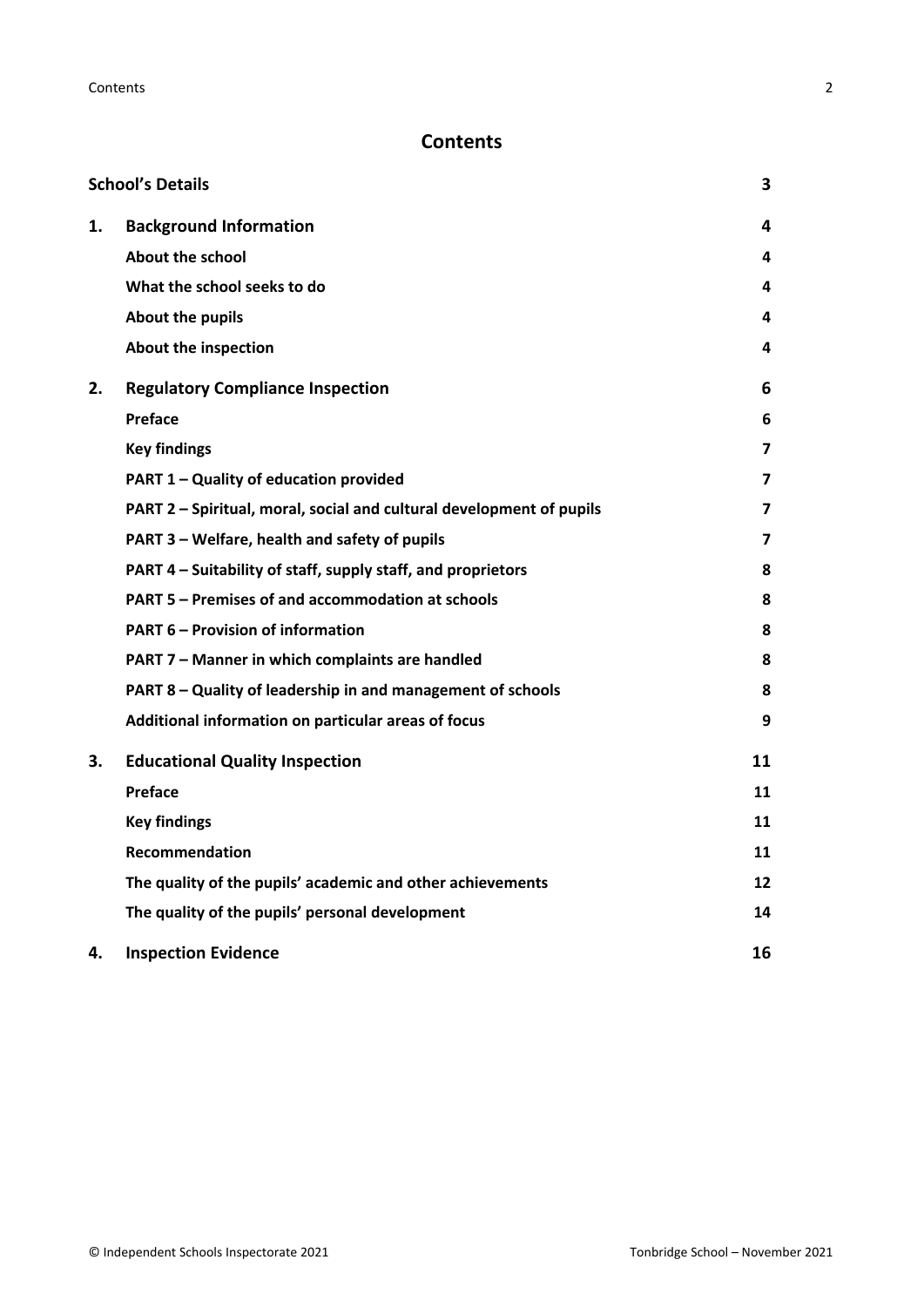| <b>School</b>                    | Tonbridge School           |     |                   |     |
|----------------------------------|----------------------------|-----|-------------------|-----|
| <b>DfE</b> number                | 886/6020                   |     |                   |     |
| <b>Registered charity number</b> | 1097977                    |     |                   |     |
| <b>Address</b>                   | Tonbridge School           |     |                   |     |
|                                  | <b>High Street</b>         |     |                   |     |
|                                  | Tonbridge                  |     |                   |     |
|                                  | Kent                       |     |                   |     |
|                                  | <b>TN9 1JP</b>             |     |                   |     |
| Telephone number                 | 01732 365555               |     |                   |     |
| <b>Email address</b>             | hmsec@tonbridge-school.org |     |                   |     |
| <b>Headmaster</b>                | Mr James Priory            |     |                   |     |
| <b>Chair of governors</b>        | Mr Robert Elliott          |     |                   |     |
| Age range                        | 13 to 18                   |     |                   |     |
| Number of pupils on roll         | 800                        |     |                   |     |
|                                  | Day pupils                 | 343 | <b>Boarders</b>   | 457 |
|                                  | <b>Seniors</b>             | 474 | <b>Sixth Form</b> | 326 |
| <b>Inspection dates</b>          | 9 to 12 November 2021      |     |                   |     |

# <span id="page-2-0"></span>**School's Details**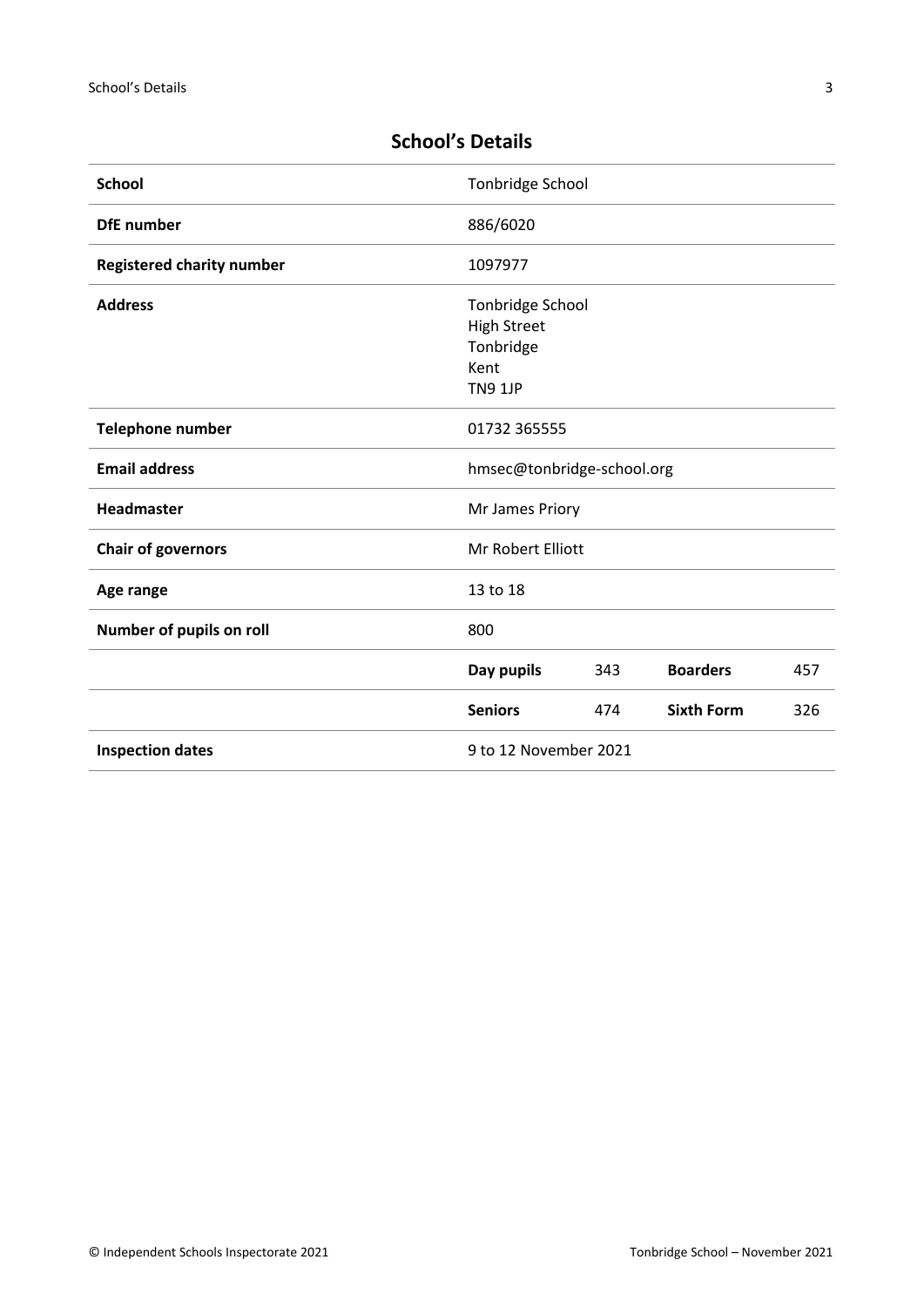# <span id="page-3-0"></span>**1. Background Information**

### <span id="page-3-1"></span>**About the school**

- 1.1 Tonbridge School is an independent boarding and day school registered for male pupils. Dating from 1553, it achieved charitable company status in 2003, with governors appointed by the Worshipful Company of Skinnersforming a majority on the school's board. The trustees of the charitable company exercise proprietorial functions. The school occupies a 150-acre site on the northern edge of the town of Tonbridge. There are seven boarding houses and five day houses for the day pupils.
- 1.2 Since the previous inspection, the school has opened a new science block, refurbished several academic areas, boarding and day houses, and has introduced a new sixth-form curriculum. In September 2021, the school merged with a preparatory school for male pupils in Sevenoaks, which has retained a separate DfE registration.
- 1.3 During the period March to August 2020, the whole school remained open only for vulnerable pupils or the children of key workers. A number of boarders continued to be accommodated on site. During this period of closure the school provided remote learning materials for all pupils.
- 1.4 In the interests of infection control during the COVID-19 (coronavirus) pandemic, inspection evidence was gathered partly remotely and partly on site to reduce contact within the school setting.
- 1.5 In line with the direction given by the Department for Education (DfE) at the time, no evaluation has been made of the nature or effectiveness of any provision made during the period March to August 2020, including its impact on pupils' learning, achievement or personal development. Any concerns relating to pupils' welfare during this period which directly relate to measures implemented by the school have been considered.
- 1.6 During the lockdown period of January to March 2021, all pupils other than vulnerable pupils or the children of key workers received remote learning provision at home.
- 1.7 In 2020 and 2021, public examinations were not held. For pupils who would have been expected to take these examinations, centre-assessed grades and teacher-assessed grades were awarded.

### <span id="page-3-2"></span>**What the school seeks to do**

1.8 The school aims to provide a caring and enlightened environment in which the talents of each individual pupil flourish. It strives for academic and pastoral excellence, co-curricular breadth and depth, and to develop a heightened sense of individual and collective social responsibility.

### <span id="page-3-3"></span>**About the pupils**

1.9 Pupils come from a range of professional and business backgrounds. Most day pupils live in towns and villages near Tonbridge, whilst boarders predominantly live within 90 minutes' travel time from Tonbridge, including London, or sometimes overseas. Data provided by the school indicate the ability of pupils is above average compared with those who take the same tests nationally. The school has identified 116 pupils as having special educational needs and/or disabilities (SEND), such as dyslexia, 86 of whom receive additional specialist help. No pupil has an education, health and care plan. The school has identified 103 pupils for whom English is an additional language (EAL), 33 of whom receive individual support for their English.

### <span id="page-3-4"></span>**About the inspection**

For this inspection, the DfE requested a particular focus on ISSR Part 1 (curriculum, relationships and sex education, teaching and assessment), Part 2 (spiritual, moral, social and cultural development) and Part 3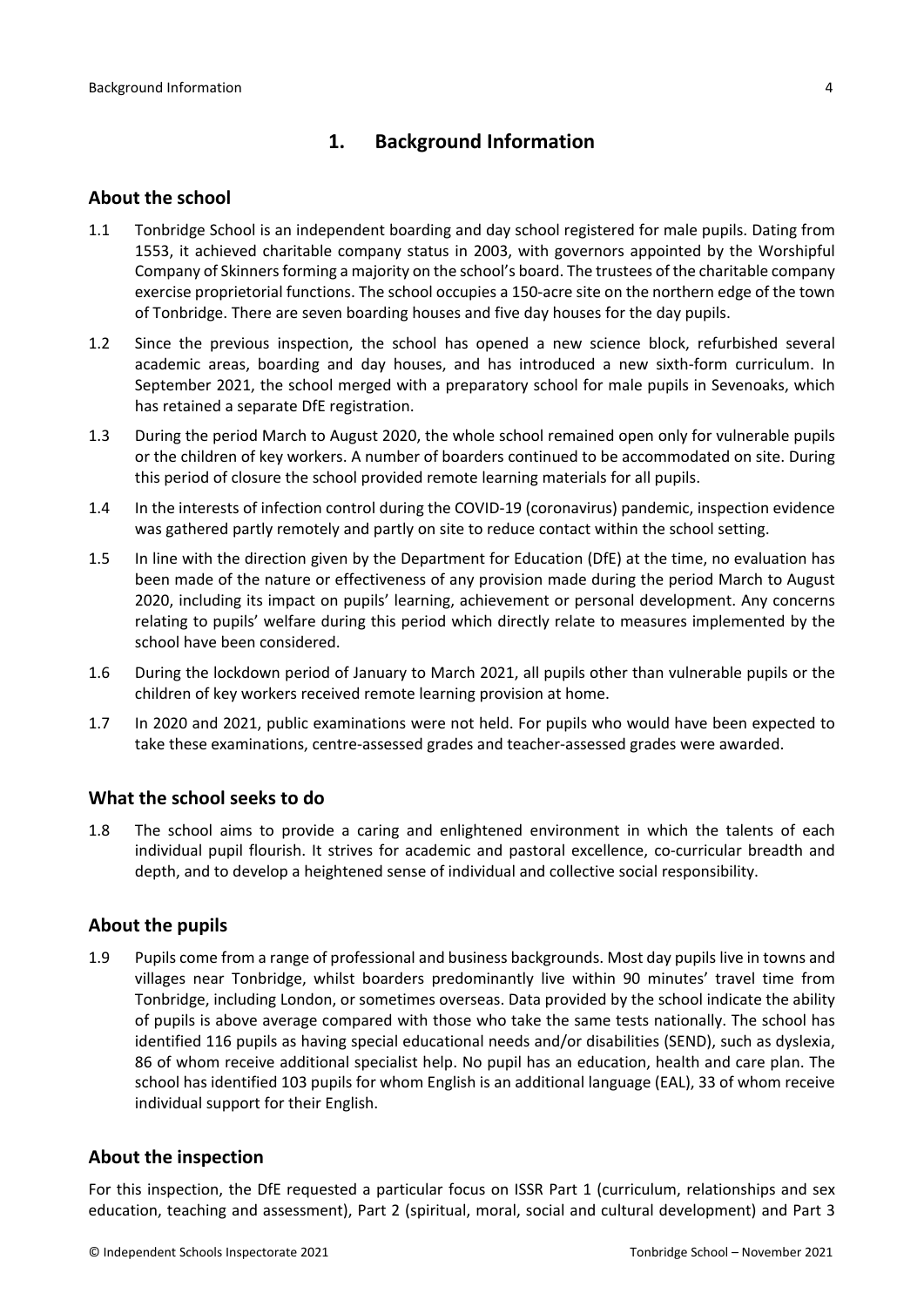(welfare, health and safety) and related NMS to ensure that pupils are safeguarded effectively, that the quality of education provided fosters a culture of positive relationships and respect for protected characteristics, and that the school implements a curriculum for relationships and sex education which meets the requirements of the statutory guidance.

Details relating to this particular focus can be found at the end of the Regulatory Compliance section under the heading 'Additional [information](#page-8-0) on particular areas of focus' beginning on page 9.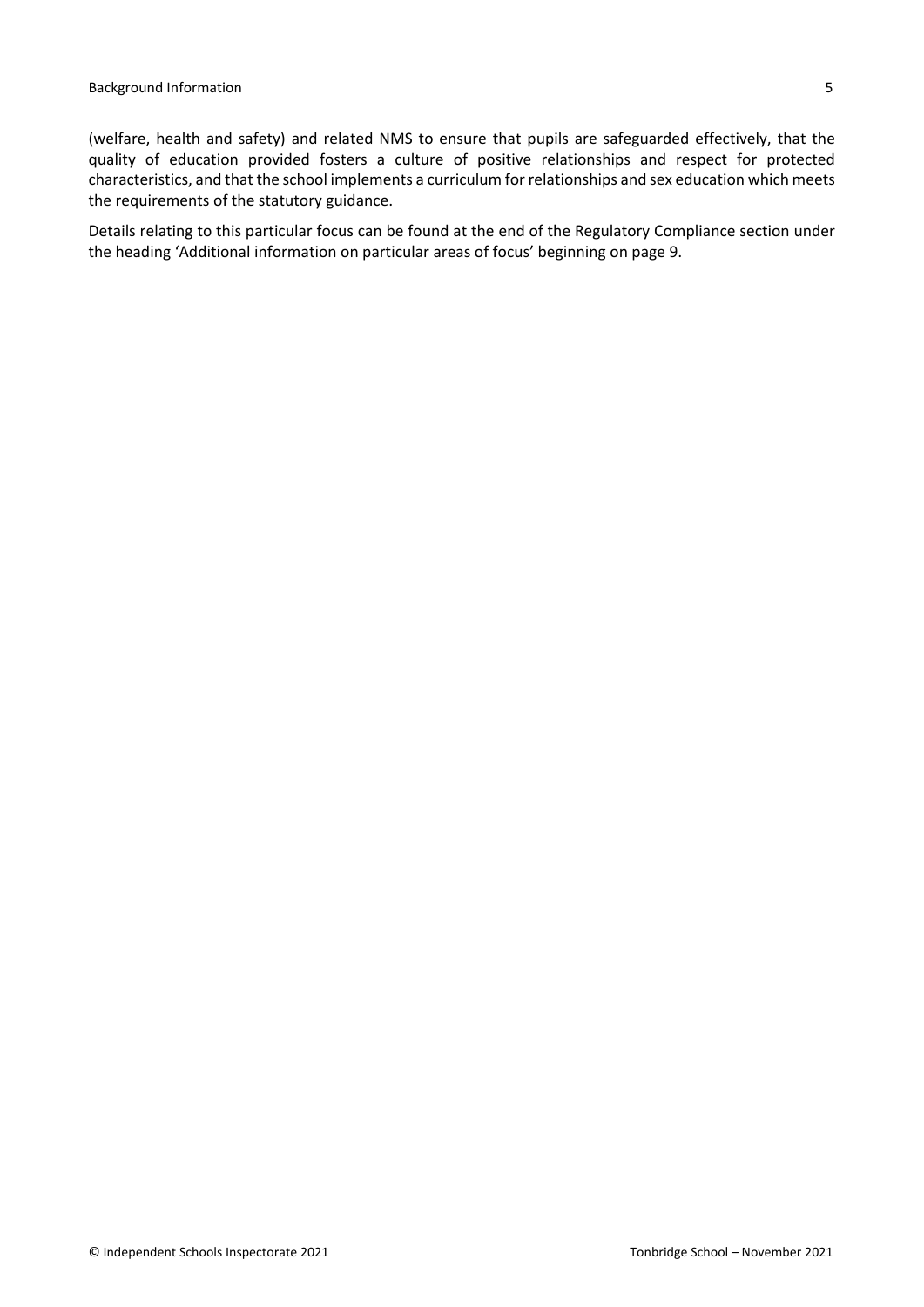# <span id="page-5-0"></span>**2. Regulatory Compliance Inspection**

### <span id="page-5-1"></span>**Preface**

The Independent Schools Inspectorate (ISI) is approved by the Secretary of State to inspect schools which are, or whose heads are, in membership of the associations which form the Independent Schools Council (ISC) and report on the extent to which they meet the Independent School Standards ('the standards') in the Schedule to the Education (Independent School Standards) Regulations 2014, including the National Minimum Standards for Boarding ('boarding NMS'), where applicable. Additionally, inspections report on the school's accessibility plan under Schedule 10 of the Equality Act 2010 and the ban on corporal punishment under section 548 of the Education Act 1996. Inspections also comment on the progress made to meet any compliance action points set out in the school's most recent statutory inspection.

ISI inspections are also carried out under the arrangements of the ISC Associations for the maintenance and improvement of the quality of their membership.

**Thisis a REGULATORY COMPLIANCE INSPECTION which was combined with an inspection of EDUCATIONAL QUALITY. The COMPLIANCE inspection reports only on the school's compliance with the standards**, **including the boarding NMS.** The standards represent minimum requirements and judgements are given either as **met** or as **not met**. All schools are required to meet all the standards applicable to them. Where the minimum requirements are not met, this is clearly indicated in the relevant section of the report and the school is required to take the actions specified.

Inspections do not include matters that are outside of the regulatory framework described above, such as: an exhaustive health and safety audit; compliance with data protection requirements; an in-depth examination of the structural condition of the school, its services or other physical features; contractual arrangements with parents; an investigation of the financial viability of the school or its accounting procedures.

Inspectors may be aware of individual safeguarding concerns, allegations and complaints as part of the inspection process. Such matters will not usually be referred to specifically in published reports in this document but will have been considered by the team in reaching its judgements.

Links to the standards and requirements can be found here: The Education [\(Independent](http://www.legislation.gov.uk/uksi/2014/3283/contents/made) School Standards) [Regulations](http://www.legislation.gov.uk/uksi/2014/3283/contents/made) 2014, National Minimum [Standards](https://www.gov.uk/government/uploads/system/uploads/attachment_data/file/416186/20150319_nms_bs_standards.pdf) for Boarding Schools.

**COVID-19: Inspection judgements do not cover the period March to August 2020 inclusive.**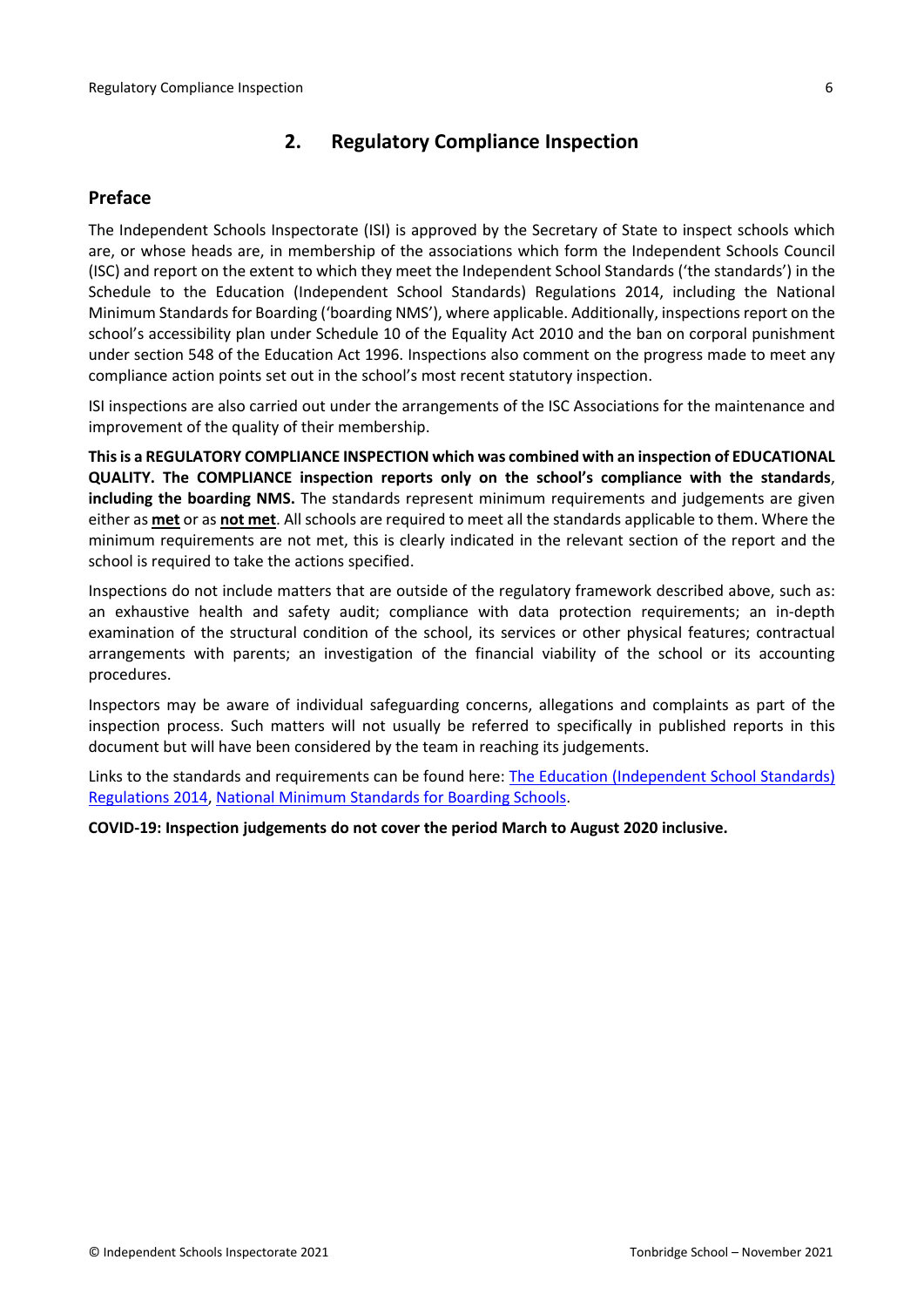# <span id="page-6-0"></span>**Key findings**

**2.1 The school meets the standards in the schedule to the Education (Independent School Standards) Regulations 2014, the National Minimum Standards for Boarding Schools 2015 and associated requirements and no further action is required as a result of this inspection.**

# <span id="page-6-1"></span>**PART 1 – Quality of education provided**

- 2.2 At GCSE in the years 2020 and 2021, performance has confirmed that teaching enables pupils to make good progress in the context of Part 1 paragraph 3(a).
- 2.3 In the sixth form, A-level results in the years 2020 and 2021 have confirmed that teaching enables pupils to make good progress in the context of Part 1 paragraph 3(a).
- 2.4 The curriculum is documented, supported by appropriate plans and schemes of work for the pupils and covers the required breadth of material. The teaching enables pupils to make good progress, encompasses effective behaviour management and is supported by suitable resources. A suitable framework for the assessment of pupils' performance is in place.
- 2.5 Pupils receive relationships and sex education, except in so far as they are lawfully excused. The school has consulted parents and published a written statement of its policy which has regard to the relevant statutory guidance.
- **2.6 The standards relating to the quality of education [paragraphs 1–4] are met.**

# <span id="page-6-2"></span>**PART 2 – Spiritual, moral, social and cultural development of pupils**

- 2.7 Principles and values are actively promoted which facilitate the personal development of pupils as responsible, tolerant, law-abiding citizens. Boarders' views are actively encouraged, and their opinions and concerns are appropriately considered by staff. Any prefect system operating in the school is suitably managed.
- **2.8 The standard relating to spiritual, moral, social and cultural development [paragraph 5] and NMS 17 and 19 are met.**

# <span id="page-6-3"></span>**PART 3 – Welfare, health and safety of pupils**

- 2.9 Arrangements are made to safeguard and promote the welfare of pupils by means that pay due regard to current statutory guidance; good behaviour is promoted; bullying is prevented so far as reasonably practicable; health and safety requirements are met, including those relating to fire safety; provision is made for first aid. Pupils are properly supervised; admission and attendance registers are maintained, as required, and there is a strategic approach to risk assessment. A disability access plan is in place.
- 2.10 An appropriate induction process for pupils new to boarding is implemented, and suitable provision is made for boarders' medical and health care, their food and drink and for managing boarders' laundry and possessions. Boarders have suitable contact with friends and family and access to a programme of activities. Boarding staff are appropriately trained and deployed.
- **2.11 The standardsrelating to welfare, health and safety [paragraphs 6–16], the requirement of Schedule 10 of the Equality Act 2010, and the ban on corporal punishment undersection 548 of the Education Act 1996, and NMS 2–4, 6–12, 15 and 16 are met.**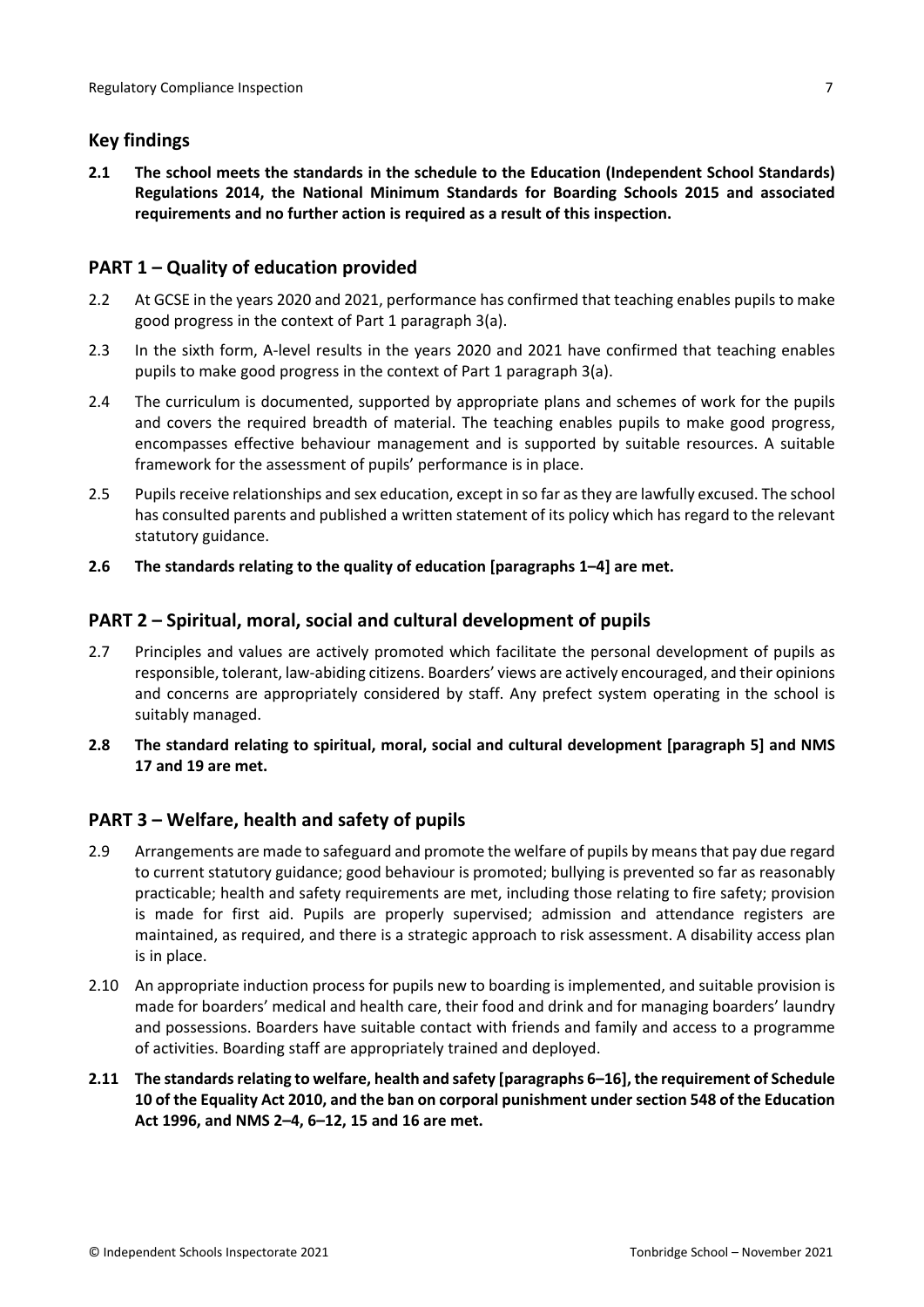# <span id="page-7-0"></span>**PART 4 – Suitability of staff, supply staff, and proprietors**

- 2.12 The school makes appropriate checks to ensure the suitability of staff, supply staff and proprietors, and a register is kept as required. Visitors to boarding accommodation are appropriately supervised.
- **2.13 The standards relating to the suitability of those in contact with pupils at the school [paragraphs 17–21] and NMS 14 are met.**

### <span id="page-7-1"></span>**PART 5 – Premises of and accommodation at schools**

- 2.14 Suitable toilet and changing facilities, and showering facilities where required by the standard, and appropriate accommodation for pupils' medical and therapy needs are provided. The premises are maintained to a standard commensurate with health and safety; acoustics and lighting are appropriate; water provision is adequate. Suitable outdoor space is provided for physical education and outdoor play. Boarding accommodation is adequate for the needs of all boarders, and safeguards and promotes their welfare.
- **2.15 The standardsrelating to the premises and accommodation [paragraphs 22–31] and NMS 5 are met.**

### <span id="page-7-2"></span>**PART 6 – Provision of information**

- 2.16 A range of information is published, provided or made available to parents, inspectors and the Department for Education. This includes details about the proprietor, the ethos of the school and the curriculum, and of the school's arrangementsfor admission, behaviour and exclusions, bullying, health and safety, first aid, details of the complaints procedure, and the number of complaints registered under the formal procedure during the preceding school year, and the provision for any with education, health and care plans or English as an additional language. It also includes particulars of the school's academic performance during the preceding school year, inspection reports and (for parents only) a report at least annually of their own child's progress. The safeguarding policy is posted on the school's website. A suitable statement of boarding principles and practice is published by the school.
- **2.17 The standard relating to the provision of information [paragraph 32] and NMS 1 are met.**

### <span id="page-7-3"></span>**PART 7 – Manner in which complaints are handled**

2.18 Parental complaints, if any, are handled effectively through a three-stage process, (informal, formal and a hearing before a panel of three, one of whom is independent of the school). Each stage has clear time scales, and at the third stage the panel can make findings and recommendations which are communicated to the complainant. Records are kept appropriately, including of any action taken, whether or not a complaint is successful, and identifying those relating to the boarding provision.

### **2.19 The standard relating to the handling of complaints [paragraph 33] and NMS 18 are met.**

### <span id="page-7-4"></span>**PART 8 – Quality of leadership in and management of schools**

2.20 The proprietor ensures that the leadership and management demonstrate good skills and knowledge, and fulfil their responsibilities effectively, so that the other standards are consistently met, and they actively promote the well-being of the pupils. Appropriate leadership and management of boarding ensure that the required policies and records are maintained and effectively monitored.

### **2.21 The standard relating to leadership and management of the school [paragraph 34] and NMS 13 are met.**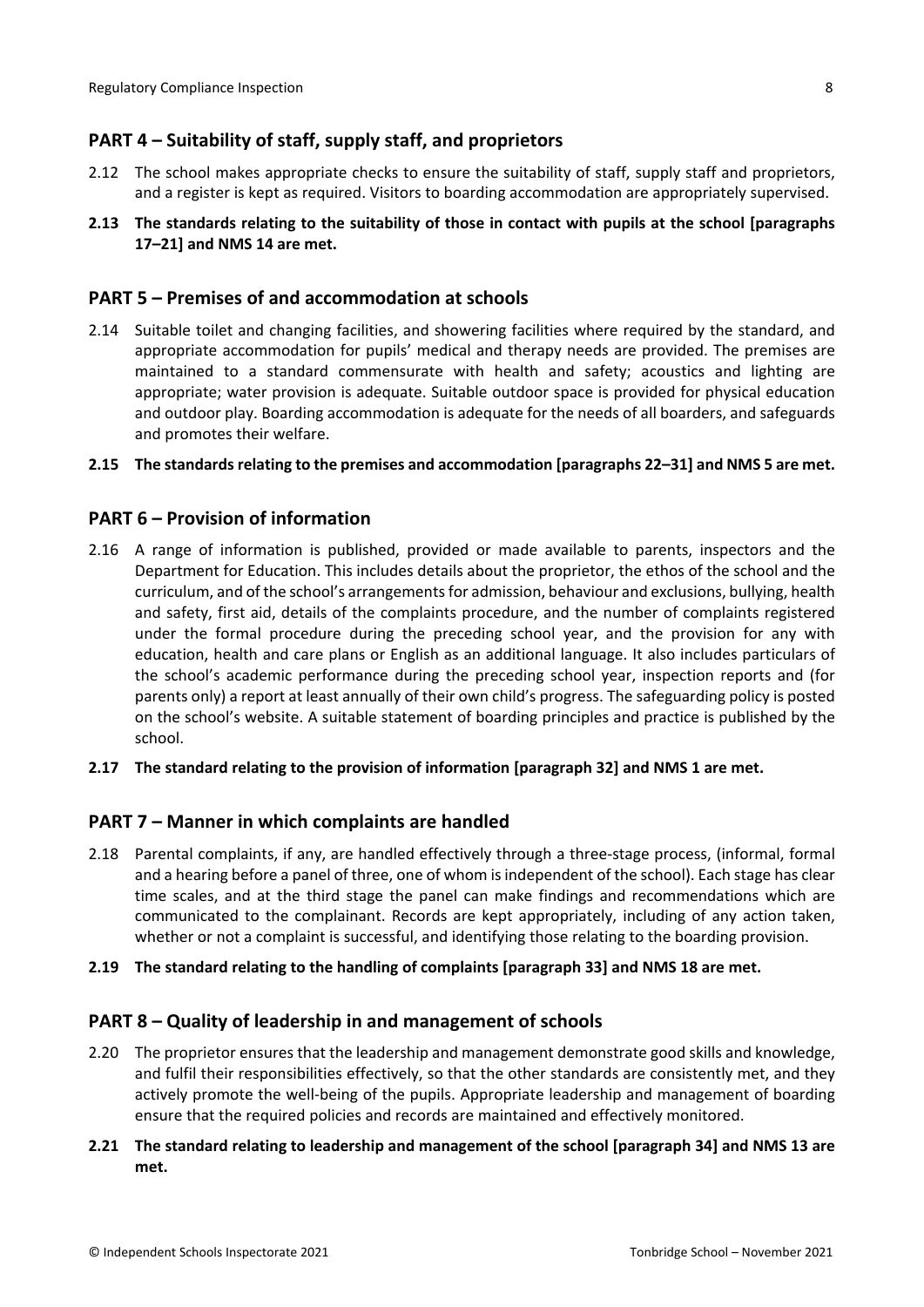# <span id="page-8-0"></span>**Additional information on particular areas of focus**

# **Quality of education provided – curriculum [ISSR Part 1, paragraph 2; NMS 10] and relationships and sex education [ISSR Part 1, paragraph 2A]**

- 2.22 The personal, health and social education (PHSE) curriculum effectively reflects the school's aims and ethos and encourages respect for other people, paying particular regard to the protected characteristics set out in the 2010 Equality Act. The curriculum, which includes relationships and sex education (RSE), is successfully implemented. In line with statutory guidance there is a planned programme, with topics being covered at an appropriate age and ability level. In the current year, the programme is delivered in a range of ways. Years 9 and 10 have separate designated lessons, supplemented by lectures, whereas Years 11 and 12 have regular lectures, followed by discussion in houses. Housemasters and matrons attend lectures and have been effectively prepared for discussions and, as required by the guidance, to deal with difficult issues and questions. Year 13 have a three-day seminar with integrated opportunities for discussions. A new approach has been agreed so that, from September 2022, all PHSE, which will include RSE, will be taught as part of the main curriculum.
- 2.23 The policy for relationships and sex education is available to parents on the school's website, and the school has consulted parents, pupils, staff and governors and taken their views into consideration. The scheme of work allows pupils to develop their understanding in this area and is sufficiently flexible to respond to any current issues. There has been an increased focus on mutual respect and tolerance between those of different genders. In the context of the issues reported, the school's PHSE and RSE programmes have been further enhanced by assemblies, discussion with school councils, additional workshops and seminars run by professionals on the subjects of equality, everyday sexism and other related areas. Many of these focused on behaviour out of school, especially at weekend parties. Pupils have led talks in the school chapel on issues related to masculinity, responsible behaviour and positive relationships. The plans to integrate PHSE and RSE into the curriculum have been accelerated.
- 2.24 Regular feedback on the effectiveness of the programme is sought from pupils. In discussions, pupils expressed their full support for the increased focus and arrangements. In the pre-inspection questionnaires a very small minority of pupils responded that pupils can be unkind or disrespectful to each other, and a very few gave examples, but the vast majority affirmed that they can approach adults and that the school sorts out poor behaviour, a view supported by inspection evidence.

# **Quality of education provided – teaching [ISSR Part 1, paragraph 3]**

2.25 Teaching shows a good understanding of the aptitudes, needs and prior attainments of the pupils, and ensures that these are taken into account in the planning of PHSE and RSE programmes. Pupils are involved in the content but seek to use their own experience to further plan the content and delivery of the programme. Teaching does not undermine the fundamental British values of democracy, the rule of law, individual liberty, and mutual respect and tolerance of those with different faiths and beliefs; nor discriminate against pupils contrary to Part 6 of the Equality Act 2010.

# **Spiritual, moral, social and cultural development of pupils [ISSR Part 2, paragraph 5; NMS 17]**

2.26 The school's culture actively promotes the fundamental British values of democracy, the rule of law, individual liberty, and mutual respect and tolerance of those with different faiths and beliefs. In the context of the visit, it is highly successful in enabling pupils to develop their self-knowledge, to distinguish between right and wrong: it encourages pupils to accept responsibility for their behaviour, and to show initiative and respect for other people, paying particular regard to the protected characteristics set out in the 2010 Act. In particular, the school has taken specific, successful steps to address the issues highlighted in reports in the media.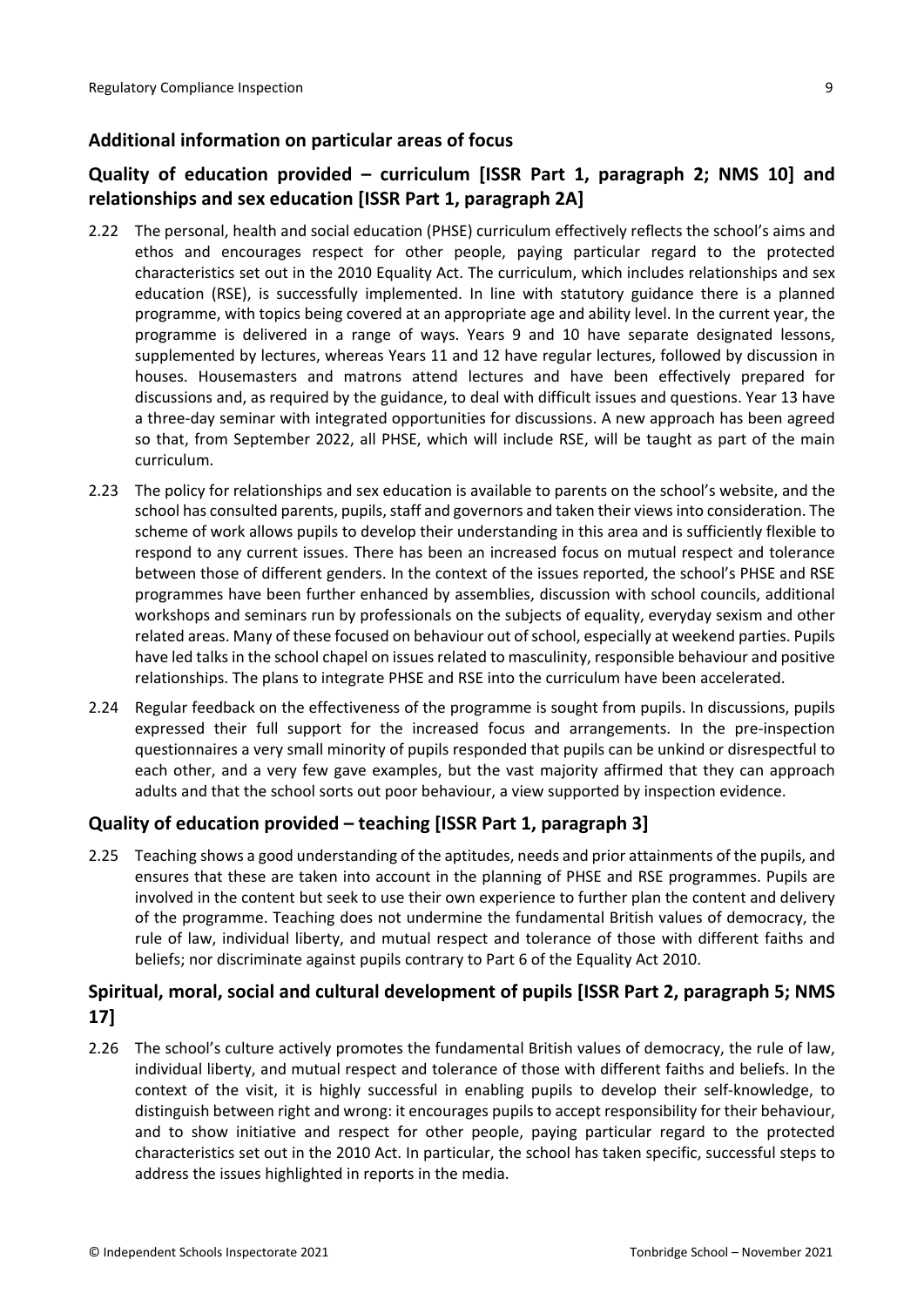# **Welfare, health and safety of pupils – safeguarding [ISSR Part 3, paragraphs 7 and 8; NMS 11]**

- 2.27 The school's safeguarding policy and arrangements meet the requirements of statutory guidance and are implemented effectively. They are supplemented by additional policies which outline the code of conduct for staff, whistleblowing, e-safety, and safer recruitment of staff. Records of safeguarding incidents frequently cross refer to particular paragraphs in statutory guidance.
- 2.28 The school keeps records and analyses instances of sexual harassment and sexual violence, including online, to identify patterns and intervene early to prevent abuse. Recordsshow clear and timely action and immediate liaison with appropriate localsafeguarding partners. The designated safeguarding lead (DSL) and other pastoral leaders are aware of the range of support available to children and young people who are victims or who perpetrate harmful sexual behaviour, and when appropriate such support is activated. Incidents of harmful sexual behaviour by pupils are dealt with appropriately and recorded effectively. There is a culture of referral of concerns at all levels amongst staff and pupils. Senior pupils have received safeguarding training, and the training for all staff and DSLs is up to date and in line with local expectations. Staff and governors have been trained effectively to understand, identify and how to respond to sexual harassment, sexual violence, including online sexual abuse; and peer-on-peer sexual abuse.

# **Welfare, health and safety of pupils – behaviour [ISSR Part 3, paragraph 9; NMS 12] and bullying [ISSR Part 3, paragraph 10; NMS 12]**

2.29 Evidence from questionnaires, discussions with pupils, and other documentation supplied shows that there is little bullying in the school, but when it does occur it is dealt with effectively. The behaviour policy follows non-statutory guidance, and the approach, which includes the implementation of effective sanctions if appropriate, reinforces a culture where sexual harassment and online sexual abuse are not tolerated.

# **Quality of leadership and management [ISSR Part 8, paragraph 34; NMS 13]**

- 2.30 The school's leadership has made a detailed and far-reaching response to concerns that have been raised. It has liaised effectively with local safeguarding partners and reported any allegations to police. It has communicated to good effect with the school community: pupils, parents, alumni and staff. The pastoral committee of the governors held an extraordinary meeting to plan the next steps in responding to the issues identified and, for the pupils, held a special series of assemblies followed by small group discussions in houses and tutor groups.
- 2.31 The school has engaged with local girls' schools at senior leadership, DSL, pastoral staff and senior pupil level. Senior pupils from one of the girls' schools have addressed the lower school council and anti-bullying council at the school, and there have been shared academic and social activities between boarding houses. The RSE programme has been recirculated to parents following the issues reported and there have been online seminars to introduce parents to the programme and to raise parents' digital awareness.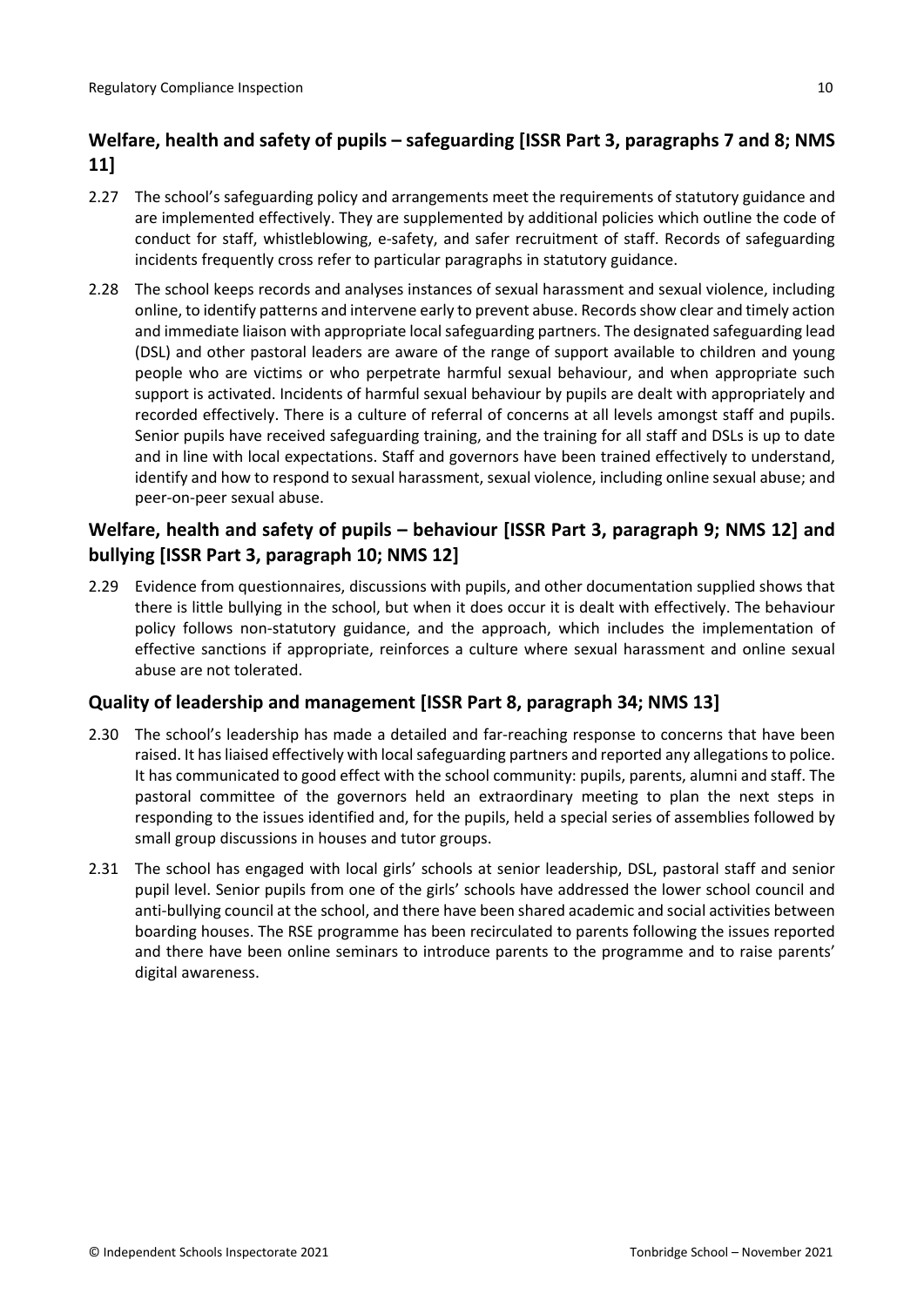# <span id="page-10-0"></span>**3. Educational Quality Inspection**

# <span id="page-10-1"></span>**Preface**

**The EDUCATIONAL QUALITY inspection reports on the quality of the school's work**. It focuses on the two key outcomes:

- The achievement of the pupils, including their academic development, and
- The personal development of the pupils.

### **The headline judgements apply one of the ISI descriptors 'excellent', 'good', 'sound' or 'unsatisfactory'.**

Where necessary, National Curriculum nomenclature is used to refer to year groups in the school. Where the school's own names differ from those used nationally, the details are given in the table below:

| School name | National Curriculum name |  |  |
|-------------|--------------------------|--|--|
| Novi        | Year 9                   |  |  |
| Year 2      | Year 10                  |  |  |
| Year 3      | Year 11                  |  |  |
| Year 4      | Year 12                  |  |  |
| Year 5      | Year 13                  |  |  |

# <span id="page-10-2"></span>**Key findings**

- 3.1 The quality of the pupils' academic and other achievements is excellent.
	- Pupils have exceptional communication skills, writing and speaking with sophisticated vocabulary, structure and passion.
	- Pupils have a high level of skills, knowledge and understanding in mathematics, science, linguistics, technology, sport and the creative arts, and consequently achieve excellent results in public examinations and national competitions.
	- Pupils' attitudes to work are exceptional; collaboration is the pupils' default approach to learning and co-curricular activity and it supports their shared thirst for intellectual challenge.
- 3.2 The quality of the pupils' personal development is excellent.
	- Pupils have a strong self-awareness and a sense of their place in the school, local community and the wider world.
	- Pupils have a highly developed moral and social awareness; they are keen to confront, be involved with, and take leadership in addressing current social issues, particularly those to do with respect for others.
	- Pupils have a strong record of support for other pupils and the local community, and recognise the high quality of boarding provision as a major contribution to their personal development.

### <span id="page-10-3"></span>**Recommendation**

- 3.3 In the context of the pupils' high level of communication skills and the school's achievement of its aim to develop social responsibility, the school should:
	- Recognise the potential of pupils to take greater leadership in the school's current RSE initiatives.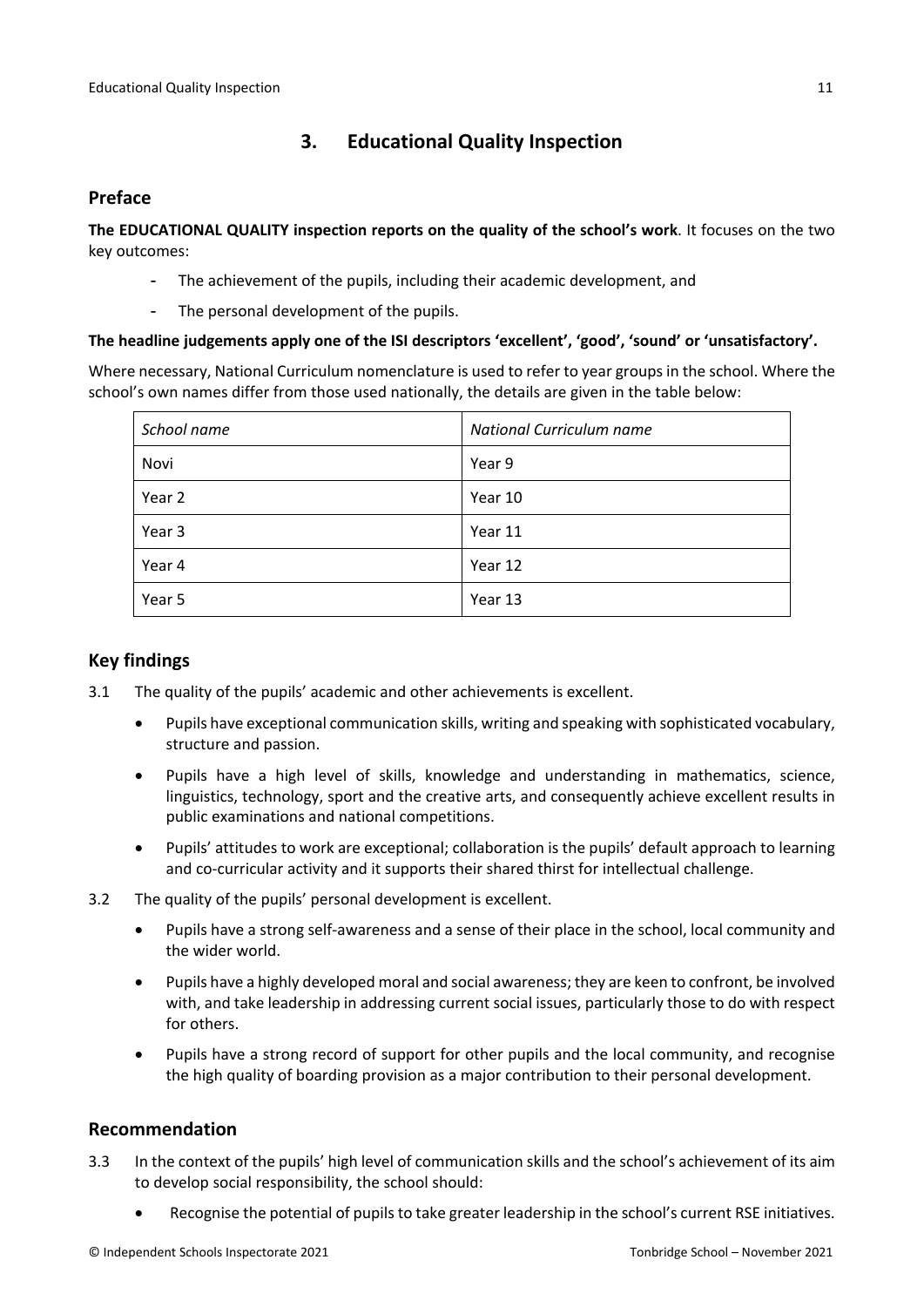### <span id="page-11-0"></span>**The quality of the pupils' academic and other achievements**

- 3.4 The quality of the pupils' academic and other achievements is excellent.
- 3.5 Pupils' attainment at A level was consistently high during the years 2017–2019, with well over twothirds of results achieving an A\* or A, or top grade in the Pre-U examinations. Results of the centre and teacher-assessed grades in 2020 and 2021 showed improvement on this already strong base, with well over four-fifths of results being achieved at one of the top grades, and nearly two-thirds at A\* or equivalent. This very high level of attainment is a consequence of the pupils' exceptional attitudes to learning, supported by teaching which shows a high level of subject knowledge combined with exceptional learning resources. In discussion, pupils said they feel well prepared academically and socially for the next stage in their education. Almost all achieve offers of places at universities in the UK and worldwide, or in art and music colleges, many of which have very highly selective entry requirements. Pupils spoke positively of the careers programme and the support given for university entrance. The four distinct academic pathways introduced by the leadership in the sixth form enables pupils to focus on and almost always achieve demanding targets that recognise their ability and aspiration. In particular, pupils demonstrate excellent levels of research and consequently high grades in the Extended Project Qualification (EPQ).
- 3.6 Results in GCSE are equally indicative of the extremely high quality of learning and teaching. During the three-year period to 2019, the majority of results were at the highest two grades. In 2020 and 2021, in the centre- and teacher-assessed assessments, two-thirds of results were graded at the very highest level. On entry, almost all pupils have an ability well above, and in many casesfar above others taking similar ability tests nationally. Data analysed show that, even from this very high starting point, at both GCSE and A level, almost all pupils achieve significantly higher examination grades than expected. This represents rapid progress in their knowledge, skills and understanding as they move through the school. Pupils with SEND make progress in line with their peers. In their responses to preinspection questionnaires, which were overwhelmingly positive about every aspect of the school, including the quality of governance and leadership, the vast majority of parents stated that their child's individual educational needs are met effectively. Pupils spoke of the value and style of the support they are given for any specific educational difficulty, for example dyslexia, but some reported that teaching in lessons is not always adjusted to their needs. The school's leadership has already identified this as a focus for staff professional development. Data show that over both the GCSE and A-level years, progress made by pupils with EAL is marginally more rapid than their contemporaries, and this group is well represented in the top quartile of final results. In teaching across the curriculum, it was apparent that nuanced language was no block to these pupils' understanding. For example, they were able to accurately explain the difference between perfectly and relatively inelastic demand in economics.
- 3.7 Pupils have exceptional skills, knowledge and understanding for their age. They manipulate word and number with equal flair. In written work, sixth-form pupils demonstrated a sophisticated understanding of the poet Horace's use of stylistic devices such as enjambment, inclusive verbs and the jussive subjunctive to maintain engagement. In classics, they drew their own ideas from subtlety of text in the writings of Tacitus. Pupils show a strong conceptual understanding which moves them beyond the facts, often as a result of adroit prompts from teachers. For example, quickly identifying the complex interdependence of political pressures in American politics. Pupils seize the opportunity provided by the governors' investment in a forward-looking science centre to display and develop good practical skills. Exceptional resources allow teaching to include experimental work in most science lessons, and as a result pupils develop a first-hand understanding of physical laws. Pupils have a consistently strong record in international and national science Olympiads, including a top ten place in a worldwide physics competition.
- 3.8 Pupils show their creative potential in a range of areas. They regularly are awarded Arkwright scholarships to study engineering and are highly placed in national engineering competitions. Work completed as part of design and digital creativity courses shows innovation and independence. Pupils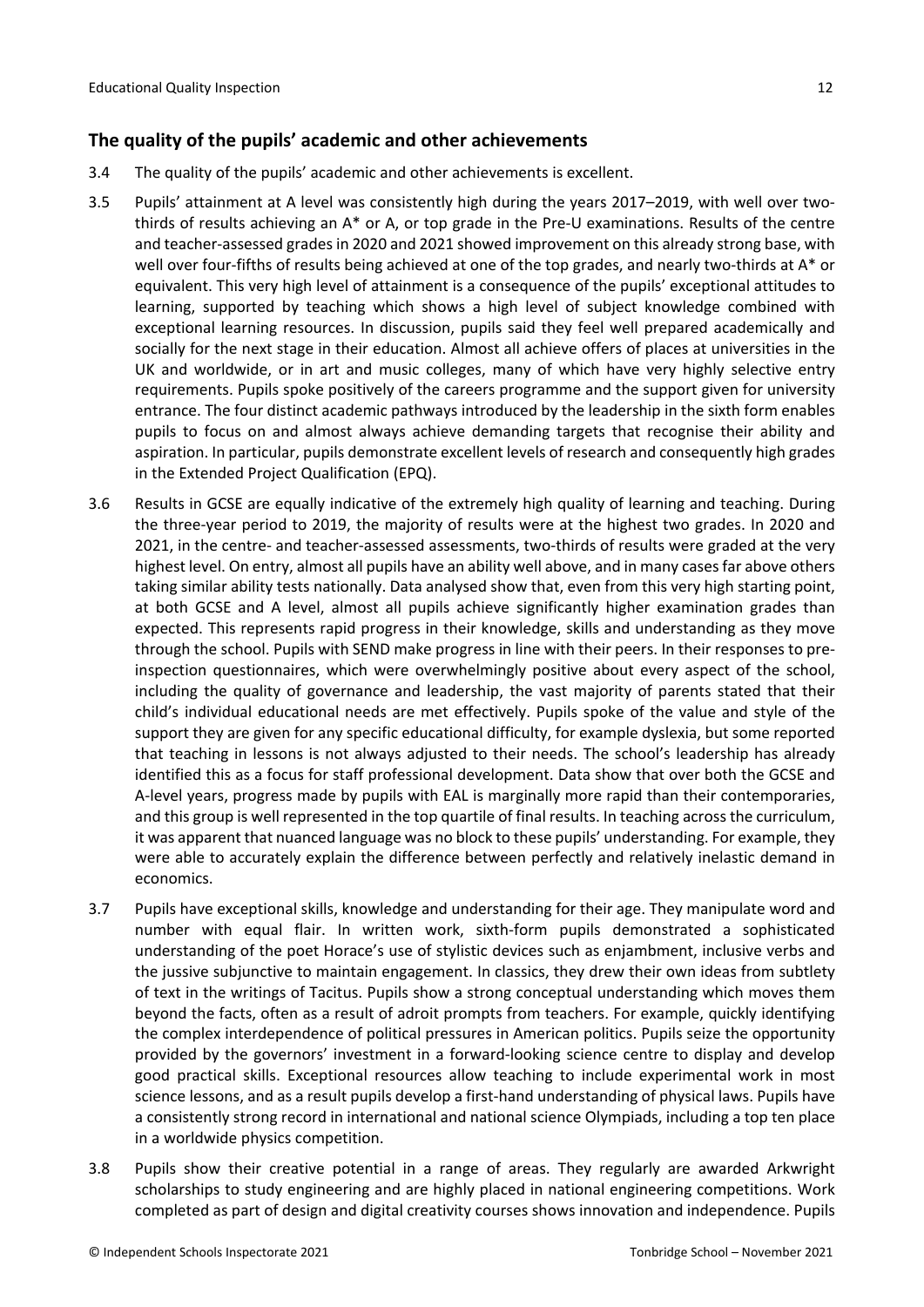use information and communication technology (ICT) in lessons both supportively and creatively, often selecting their own software. Musicians perform with expression on a wide range of instruments, including voice, and many achieve distinctions in the highest grades in external music examinations. Despite the high standards achieved in both music and drama, pupils recognise these arts are not for a talented elite, singing with enthusiasm in Chapel and citing house competitions as an opportunity to participate in their own chosen genres. The rich variety and high quality of pupils' art is ubiquitous around the school. In lessons, pupils develop strong creative ideas against a backcloth of teaching that embeds skills but allows originality. Pupils were keen to describe the influence of the school's architecture in their photographic creations, or in a series of gesso-based charcoal drawings. Individual pupils and school teams achieve at an extremely high level in sport, regularly winning national titles. Many pupils were keen to stress that credibility and respect are not earned only through sporting success, and over one-third of pupils opt out of major team games to follow another activity of the vast range on offer.

- 3.9 Pupils are exceptional mathematicians, effortlessly and accurately applying numerical techniques in a wide range of subjects. For example, in using logarithmic skills at the start of a GCSE course pupils were accurate and in calculating the relative advantages of ISAs, shares or bonds. The youngest pupils worked confidently through a series of progressively more difficult questions on fractions. Over the next two years in the school, pupils cement both skills and a love of the subject. Almost two-thirds of pupils study mathematics in the sixth form, where they show a high level of achievement. In a lesson reviewing the senior mathematics Olympiad, sixth-form pupils enthusiastically shared their different approaches in a shared quest for the most elegant solutions. They confidently took for granted the correctness of their answers and developed powers of mathematical argument through the preparedness of teaching to allow high ability pupils to take the lead in their learning, and to move beyond the already demanding further mathematics specification. Pupils have an outstanding record in mathematics Olympiads, with individuals often finishing in the top few in the country: many proceed to study mathematics or allied subjects at university.
- 3.10 In much else that is exceptional, pupils' communication skills stand out. They write persuasively and with expression, drawing on their studies of English, modern and classical languages to choose apposite vocabulary. Pupils identified the library as a place central to their academic lives, describing with enthusiasm the opportunities provided by the school for formal reading sessions. In both lessons and in discussions with inspectors, pupils were confident and engaging, communicating effectively with a mixture of narrative and reason. Often they draw on their own experience, and always clarify whether their hypotheses are based on example or conjecture. They allow conversations to flow without interruption, answering open questions succinctly.
- 3.11 Scrutiny of pupils' work shows that in Year 9 pupils, from varying previous experience, quickly develop critical and analytical skills in their approach to study. In GCSE physics, pupils analysed results in a Snell's Law experiment and reasoned the change in speed and wavelength well. Pupils of the same age analytically harmonised a melody, using their previous knowledge to achieve a range of solutions. By the time they reach the sixth form, pupils' skills are well honed and EPQs reflect an advanced sense of enquiry and the ability to synthesise material, evaluate sources, and make sound conclusions.
- 3.12 The pupils' strong attitudes to learning are a key factor in their high levels of achievement. These attitudes are underpinned by an autonomy that allows pupils choice in selecting from the opportunities for intellectual and physical stimulation provided through a wide range of societies, lectures and trips. Collaboration is the *de facto* approach to learning. In questionnaire responses from pupils and parents, all parents agreed that the school equips pupils with the team working, collaborative and research skills they need in later life.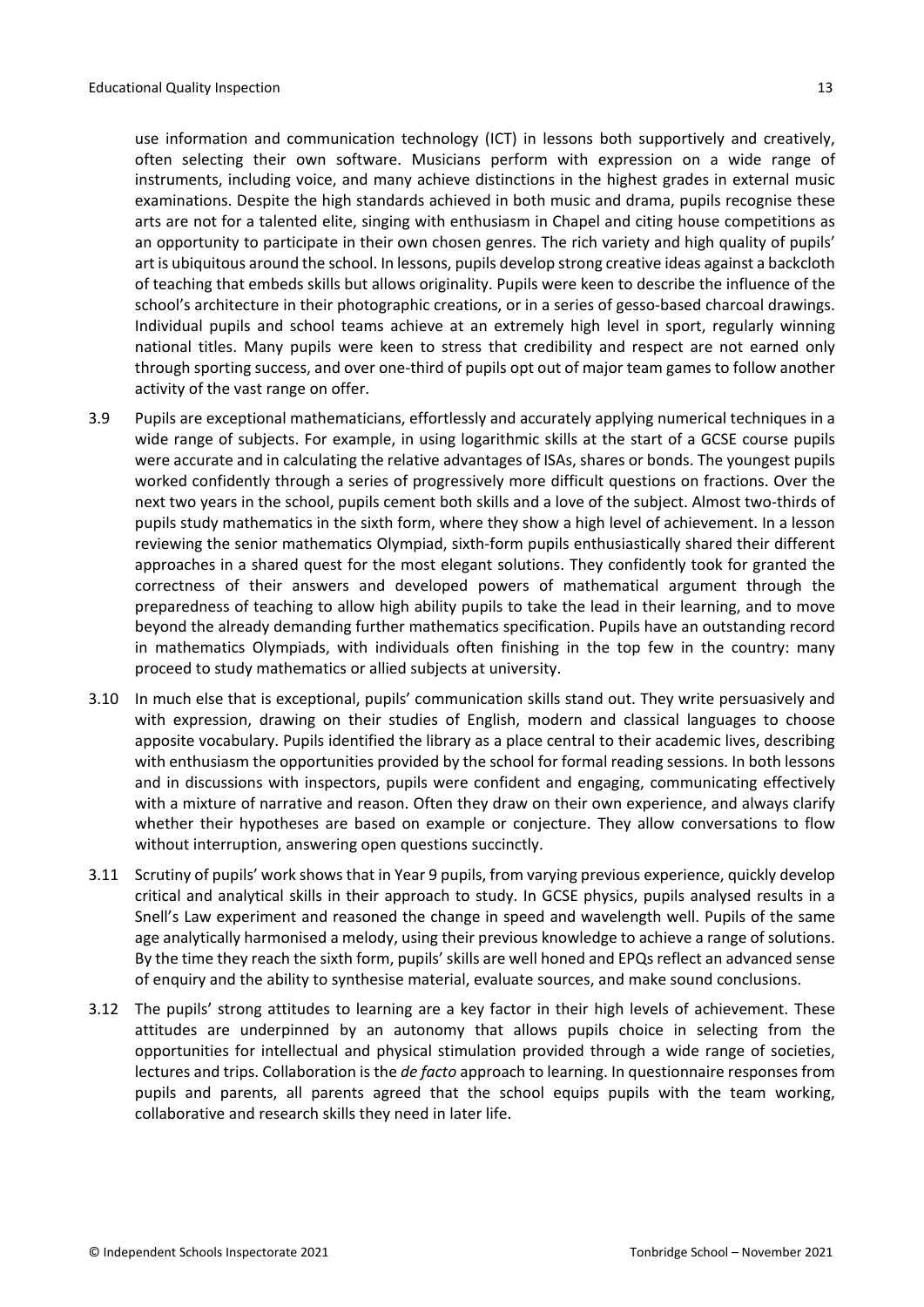# <span id="page-13-0"></span>**The quality of the pupils' personal development**

- 3.13 The quality of the pupils' personal development is excellent.
- 3.14 Pupils show a very strong awareness of themselves, their place in the history of the school and its impact on their future. In discussion, several pupils described their own development in the context of former pupils who died in the world wars, or who became renowned in science, literature, music and drama. That ability to reflect pervades their approach. Inspectors identified a self-confidence and lack of arrogance as common traits in the character of the school's pupils. Pupils share an urge to improve, academically, in sport, music, and in their approach to life. Pupils described a school culture in which hard work is respected and never ridiculed, a view that is supported by observations of their attitudes in lessons, attendance at voluntary societies and lectures and scrutiny of their written work. In their questionnaire responses, a very small minority of pupils disagreed that pupils are kind and respect each other, the very large majority affirmed that the school dealt effectively with any behavioural or bullying issues that occur. In discussion, they forcefully argued that there was very little bullying in the school and articulated that the use of derogatory language is unacceptable in any circumstances. In the context of behavioural issues identified in the media, pupils discussed their role as young males in their attitudes to females with clarity. Even though almost all identified as not having experience of the issues described, they reported that they understood and supported the strong practical response exhibited by senior pupils and school leaders.
- 3.15 Pupils are well prepared to make firm decisions, drawing on evidence, weighing opinion, and deciding on action. They are unafraid to tackle difficult issues. Their confidence emanates from a culture which encourages pupils to make informed choices from an early stage, whether in subject choices, selecting the medium in which to work, or how and when to use ICT to support their learning. Activities which require decision making, such as The Duke of Edinburgh's Award scheme (DofE) and the combined cadet force (CCF) are well supported, and pupils are routinely successful in respectively gaining gold and silver awards or winning regional competitions. Pupils understand that in a busy boarding environment their well-being requires them to select which of the myriad opportunities to take up, and which to decline.
- 3.16 Pupils have a perceptive awareness of non-material aspects of life. Some pupils have a sound theological understanding. Pupils wrote knowledgeably about the way the signs identified in John's Gospel confirm the status of Jesus and provided critical insight in comparison with other figures within Judaism and Christianity who performed similar signs. For many, chapel services sustain their spiritual belief, although in the questionnaires a very small minority questioned the impact of compulsory Sunday services on the balance of their week. Pupils spoke of the unexpected uplift they sometimes can feel, many citing the architectural environment in which they learn. Others were able to recognise the positive impact on their own well-being of listening to the orchestra, walking to games through the autumn leaves, or studying science under giant photographs from the galaxy.
- 3.17 Pupils are able to objectively consider argument and counter-argument, and hence develop a mature moral awareness. From an early age they are keen to debate moral issues in lessons, for example COVID restrictions or the congestion charge. During the inspection, pupils listened attentively to an informative speech on the lessons learned from troop withdrawal from Afghanistan, then in subsequent conversations not only debated potential political bias but determined to research further some of the claims made. Written work shows a similar appetite for resolving contrasting opinion, and for coming to informed conclusion. Writing in EPQ essays exemplifies this, such as in writing about the way in which Russell linked Kant's challenging criticism to linguistic interpretation and provided a sound counter-argument. A-level pupils show sophisticated moral awareness identifying how Homer's style emphasises the unjust nature of Agamemnon's behaviour. Sixth-form politics pupils skilfully compared moral arguments for the existence and efficacy of pressure groups or the increasing power of the executive during the COVID pandemic. Pupils relish societies and groups that freely debate and address equality issues. For example, around respect for those of different race, sex, or gender. Many boarders spoke enthusiastically about the impact on their understanding of different viewpoints of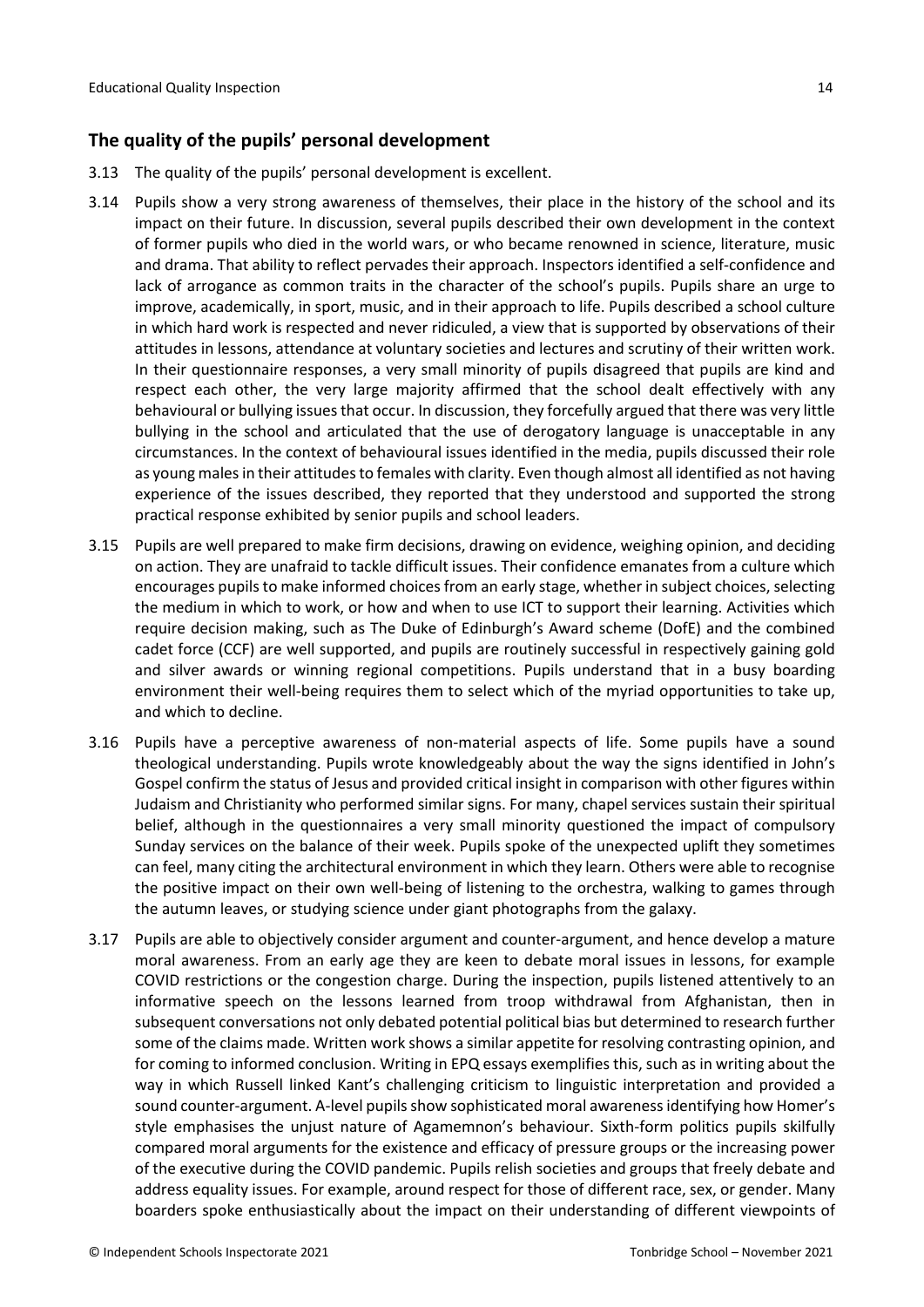the twinning scheme with boarding houses at a local girls'school. Pupilsshow good sense, perspective and pragmatism, and a desire to further take the lead in addressing some of the behavioural issues recently raised.

- 3.18 Pupils engage enthusiastically with others in school and the local community. Their readiness to collaborate in lessons is reflected in the approach to all aspects of school life. They show a dual loyalty to school and house, reflecting an ethos that encourages cohesion. Boarders identified that they feel most comfortable discussing difficult issues in their houses due to the positive support they receive from both staff and other boarders in a limited environment where they feel well known. In this way boarding plays a key role in pupils' rapid social development. Although some activity has been curtailed by COVID-19, documentary evidence and information from senior pupils substantiates the pupils' widespread and effective involvement in school and community life. Staff involvement in such activities is as light touch as appropriate, allowing pupils to innovate and take leadership. Senior pupils referred to work with senior pupils at the nearest girls' school, school councils, as house 'buddies', as positive opportunities to change attitudes. Charitable fundraising for projects chosen by pupils, most recently through the school's 'Giving Day' makes a strong contribution to the community. Over a hundred pupils both contribute to others', and in parallel develop their own social skills, through the school's community action programme which covers most areas of the town. In this way, the school more than satisfies an objective for its pupils to develop a heightened sense of individual and collective social responsibility.
- 3.19 Pupils agree that this is a school where pupils can be comfortable in their differences. In response to the questionnaire, almost all parents replied that the school treats children fairly, regardless of their sex, faith, race or needs. Although a small minority of pupils in the questionnaires said the school does not help them in their friendships, in discussion all responded that they had disagreed with that statement as friendships flourished without school intervention. Pupils consider that there is a recognition within the school that different experiences are as valid as any other experiences and that the variety of backgrounds and cultures within the school contribute to their personal development.
- 3.20 Pupils make excellent use of the opportunities of an extensive co-curricular provision to pursue a healthy lifestyle. They relish physical exercise, whether through formal games or their own choice of activity. Cookery sessions have further raised their understanding of healthy eating. In questionnaire responses that were almost without exception extremely positive about boarding and life in the day houses, a small minority of pupils identified the need for changes in food. The school had already introduced improvements to the quality of food before the start of the inspection. Pupils have a good sense of the need to keep mentally healthy, further reinforced by the current revision of the PSHE programme. Under pressure or feeling anxious they quickly seek the support of both house staff and mental health professionals.